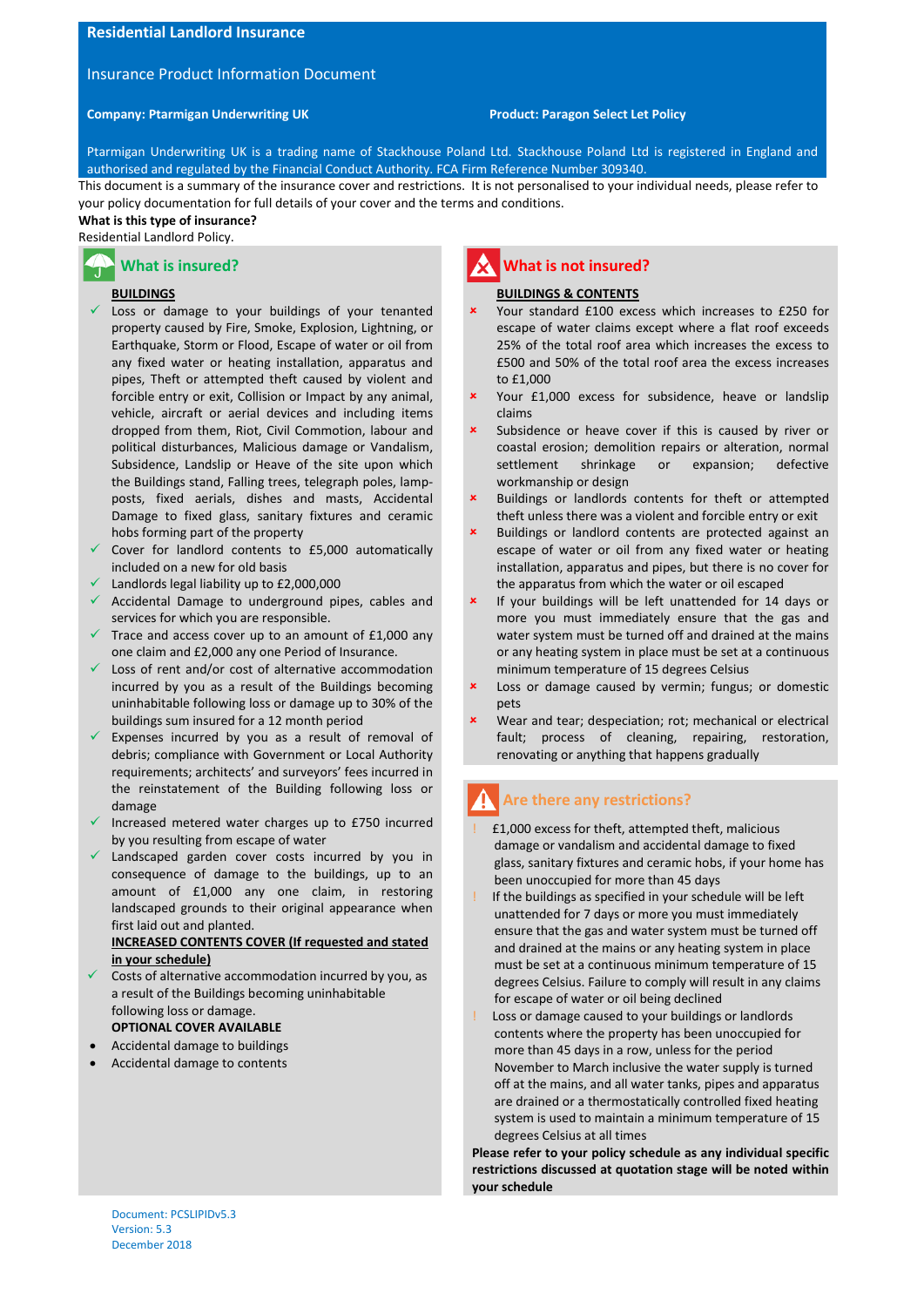

The United Kingdom, Northern Ireland, Channel Islands and Isle of Man.

## **What are my obligations?**

- We have used the information you have provided which is detailed in your statement of insurance to provide your quote. Please check that all the information is correct.
- If any of the information is incorrect we may change the terms and conditions, premium, or withdraw our quote.
- Please inform us of any changes to the information detailed in your statement of insurance.
- Should you suffer a loss, accident or theft please ensure to inform us immediately
- You must take reasonable steps to prevent loss, damage or an accident and keep your property in a good state of repair
- Do not admit liability or offer or agree to settle any claim without prior written permission



 $\overline{a}$ 

## **When and how do I pay?**

You can pay for your insurance policy in full or alternatively speak to your insurance intermediary about instalment option information



l

# **When does the cover start and end?**

This is an annual policy and your dates of cover are shown in your policy schedule



You may cancel this insurance by writing to your broker or insurance intermediary within 14 days of either the start of the period of insurance or the date, on which you receive your documents, whichever is the later, this is known as a cooling off period. If you cancel your policy during this period of time, provided you have not made a claim, we will refund your full premium, less Paragon's administration charge for cancellation, as stated below.

You may also cancel this insurance at any time by writing to your broker or insurance advisor. Any return premium due to you will depend on how long this insurance has been in force and whether you have made a claim.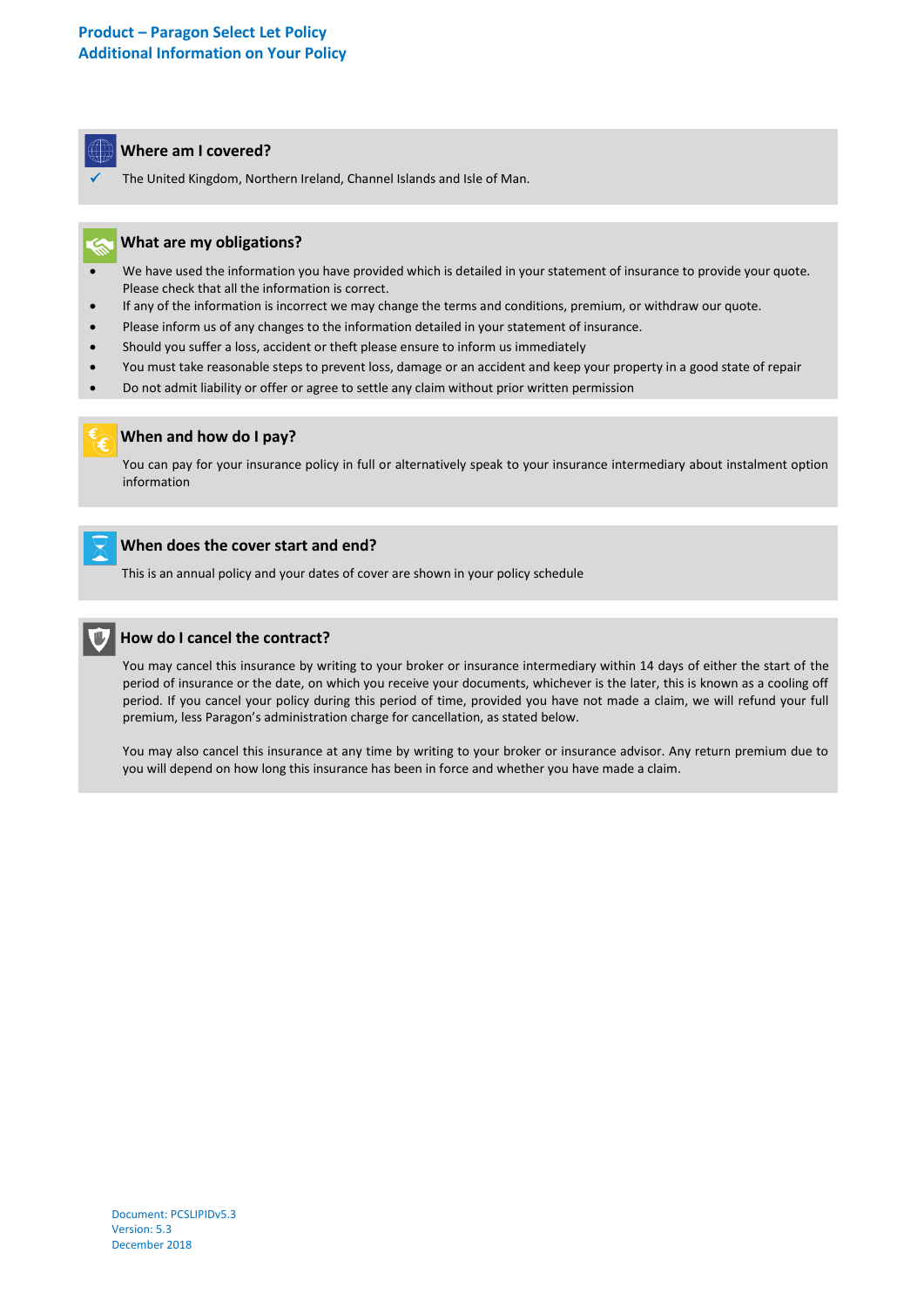### **How to make a claim?**

If you need to make a claim simply contact Charles Taylor General Adjusting Ltd, Unit 3, St Philips Court Yard, Church Hill, Coleshill, Birmingham B46 3AD

Our Dedicated Claims Helpline (Business & Out of Hours) is: 0207 608 1334

Alternatively You can E-mail: [ctaipingclaims@ctplc.com](mailto:ctaipingclaims@ctplc.com)

#### **Financial Services Compensation Scheme**

We are covered by the Financial Services Compensation Scheme. You may be entitled to compensation from the Scheme should We be unable to meet Our obligations under this contract. Entitlement to compensation under the Scheme depends on the type of business and circumstances of the claim. Further information about compensation scheme arrangements is available from the Financial Services Compensation Scheme, contactable via:-

FSCS, 10th floor, Beaufort House, 15, St Botolph Street, London EC3A 7QU Telephone: 0800 678 1100 or 0207 741 4100 from their website[: www.fscs.org.uk](http://www.fscs.org.uk/)

#### l **How do I make a complaint?**

We make every effort to deliver a high quality service to our policyholders. If you have a complaint about our service, or about a claim, we operate a swift and effective complaints handling procedure.

1. If you wish to make a complaint you should contact:-

The Compliance Officer, China Taiping Insurance (UK) Company Limited, 2 Finch Lane, London EC3V 3NA.

Tele: 0207 839 1888 or email[: compliance@uk.cntaiping.com](mailto:compliance@uk.cntaiping.com)

2. If we have not completed our investigation, within eight weeks after the complaint was made, we will write to you and explain why there is a further delay. We will also confirm when we expect to issue our final response and advise you that you may be eligible to refer the complaint to the Financial Ombudsman Service, if you are dissatisfied with the delay. Their address is:-

Financial Ombudsman Service, Exchange Tower, Harbour Exchange Square, London, E14 9SR.

Tel: 0800 023 4 567 from Landlines or 0300 123 9 123 from Mobile phones Fax: 020 7964 1001

e-mail: [complaint.info@financial-ombudsman.org.uk](mailto:complaint.info@financial-ombudsman.org.uk)

Where you are eligible to refer your complaint to the Financial Ombudsman Service you have this right to do so Free of Charge, but you must do so within six months of the date of our Final Response. If you do not refer your complaint in time, the Ombudsman will not have our permission to consider your complaint and so will only be able to do so in very limited circumstances. For example, if it believes that the delay was as a result of exceptional circumstances.

# **Applicable to All Policies**

Paragon will charge a policy fee of £15.75 on new business and renewals. A further charge of £15.00 will be made for any adjustments made in the policy period, plus IPT (Insurance Premium Tax) at the current rate applicable

Cancellations will be charged at £10.50 where the policy has been in force, plus IPT (Insurance Premium Tax) at the current rate applicable